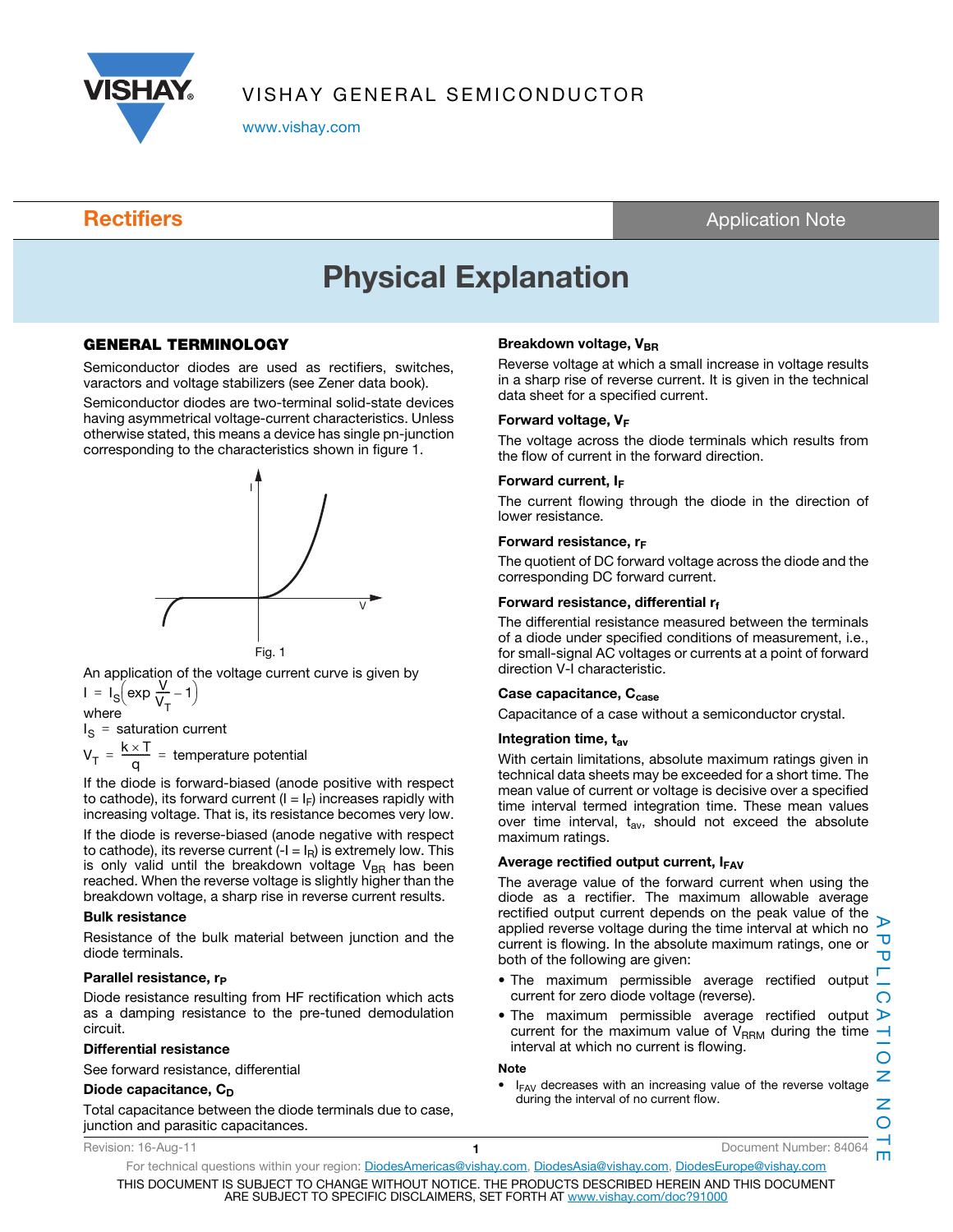

### www.vishay.com **Vishay General Semiconductor** Vishay General Semiconductor

## Physical Explanation

#### Rectification efficiency,  $\eta_r$

The ratio of the DC load voltage to the peak input voltage of an RF rectifier.

#### Series resistance, rs

The total value of resistance representing the bulk, contact and lead resistance of a diode given in the equivalent circuit diagram of variable capacitance diodes.

#### Junction capacitance, CJ

Capacitance due to a pn junction of a diode which decreases with increasing reverse voltage.

#### Reverse voltage,  $V_R$

The voltage drop which results from the flow of reverse current (through the semiconductor diode).

#### Reverse current,  $I_R$  (leakage current)

The current which flows when reverse bias is applied to a semiconductor junction.

#### Reverse resistance, R<sub>R</sub>

The quotient of the DC reverse voltage across a diode and the corresponding DC reverse current.

#### Reverse resistance, differential, r<sub>r</sub>

The differential resistance measured between the terminals of a diode under specified condition of measurement i.e., for small-signal (AC) voltage or currents at a point of reverse-voltage direction V-I characteristic.

#### Peak forward current, IFRM

The maximum forward current with sine-wave operation,  $f \ge 25$  Hz, or pulse operation,  $f \ge 25$  Hz, having a duty cycle  $t_p/T \le 0.5$ .

#### Peak reverse voltage, VRRM

The maximum reverse voltage having an operating frequency  $f \geq 25$  Hz for sine-wave as well as pulse operation.

#### Peak surge forward current, IFSM

The maximum permissible surge current in a forward direction having a specified waveform with a short specified time interval (i.e., 10 ms) unless otherwise specified. It is not an operating value. During frequent repetitions, there is a  $\Box$  possibility of change in the device's characteristic.

#### Peak surge reverse voltage,  $V_{\text{RSM}}$

 $\bigcirc$ The maximum permissible surge voltage applied in a reverse Z direction. It is not an operating value. During frequent  $\mathbb Z$  repetitions, there is a possibility of change in the device's characteristic.

#### Power dissipation, P<sub>V</sub>

 $\blacktriangleleft$  An electrical power converted into heat. Unless otherwise specified, this value is given in the data sheets under absolute maximum ratings, with  $T_A = 25$  °C at a specified distance from the case (both ends).

Revision: 16-Aug-11 2 Document Number: 84064

#### Switching on Characteristic

#### Forward recovery time,  $t_{fr}$

The time required for the voltage to reach a specified value (normally 110 % of the steady state forward voltage drop), after instantaneous switching from zero or a specified reverse voltage to a specified forward biased condition (forward current).

This recovery time is especially noticeable when higher currents are to be switched within a short time. The reason is that the forward resistance during the turn-on time could be higher than the DC current (inductive behavior). This can result in the destruction of a diode because of high instantaneous power loss if constant current control is used.

#### Turn on transient peak voltage,  $V_{\text{fp}}$

The voltage peak (overshoot) after instantaneous switching from zero or a specified reverse voltage to a specified forward biased condition (forward current). The forward recovery is very important especially when higher forward currents must be switched on within a very short time (switching on losses).



#### Switching off Characteristic, Inductive Load

#### Reverse recovery time,  $t_{rr}$

The time required for the current to reach a specified reverse current, i<sub>R</sub> (normally 0.25 % of  $I_{RM}$ ), after switching from a specified forward current  $I_F$  to a specified reverse biased condition (reverse voltage  $V_{Batt}$ ) with a specified slope  $dl_F/dt$ .

For technical questions within your region: DiodesAmericas@vishay.com, DiodesAsia@vishay.com, DiodesEurope@vishay.com THIS DOCUMENT IS SUBJECT TO CHANGE WITHOUT NOTICE. THE PRODUCTS DESCRIBED HEREIN AND THIS DOCUMENT ARE SUBJECT TO SPECIFIC DISCLAIMERS, SET FORTH AT www.vishay.com/doc?91000

Е